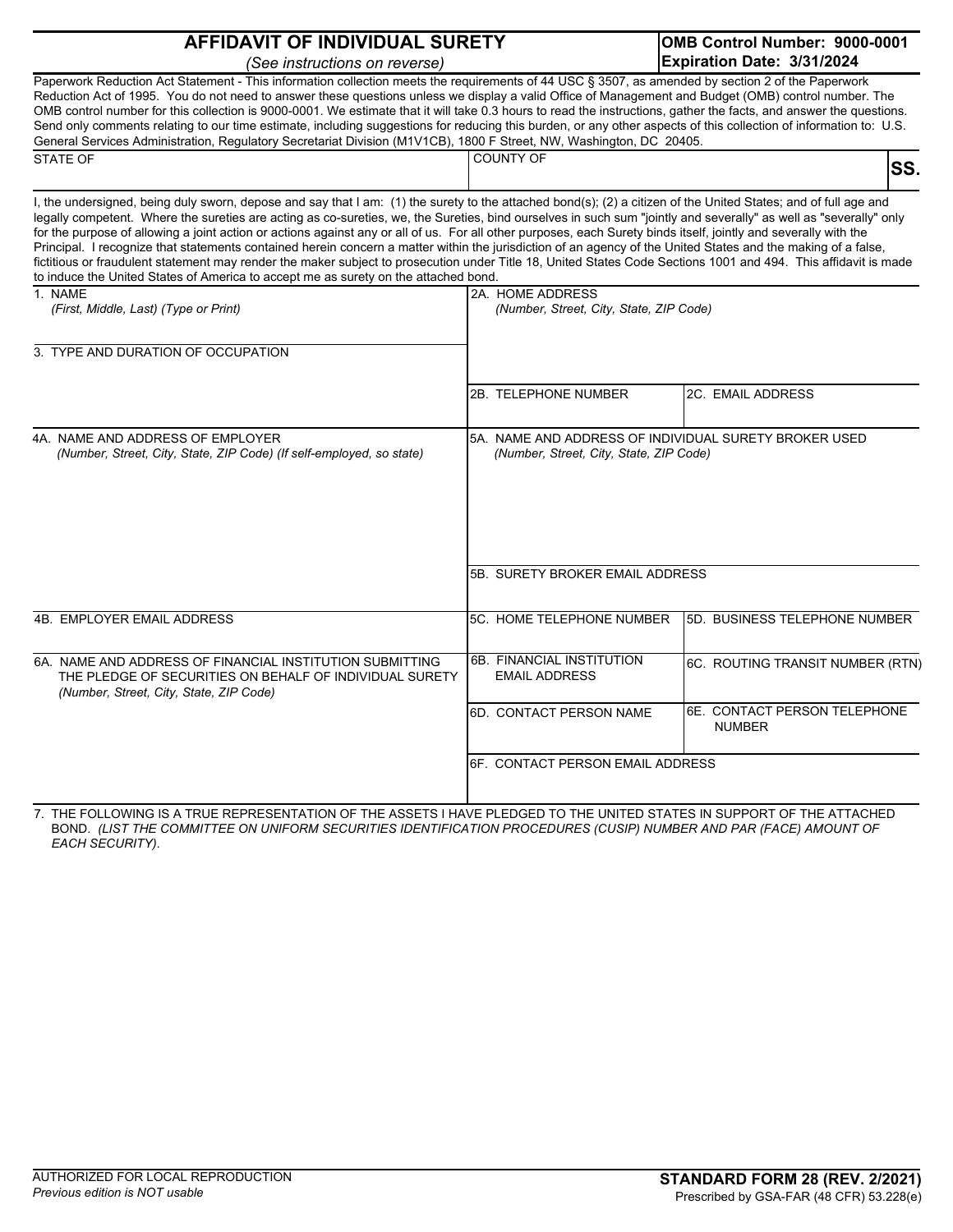8. IDENTIFY ALL LIENS, JUDGEMENTS, OR ANY OTHER ENCUMBRANCES INVOLVING SUBJECT ASSETS.

9. IDENTIFY ALL BONDS, INCLUDING BID GUARANTEES, FOR WHICH THE SUBJECT ASSETS HAVE BEEN PLEDGED WITHIN THREE YEARS PRIOR TO THE DATE OF EXECUTION OF THIS AFFIDAVIT.

| DOCUMENTATION OF THE PLEDGED ASSET MUST BE ATTACHED.                |                                                                           |          |  |
|---------------------------------------------------------------------|---------------------------------------------------------------------------|----------|--|
| 10. SIGNATURE                                                       | 11. BOND AND CONTRACT TO WHICH THIS AFFIDAVIT RELATES (where appropriate) |          |  |
|                                                                     | 12. SUBSCRIBED AND SWORN TO BEFORE ME AS FOLLOWS:                         |          |  |
| a. DATE OATH ADMINISTERED                                           | b. CITY AND STATE (or other jurisdiction)                                 |          |  |
| <b>MONTH</b><br><b>YEAR</b><br>DAY                                  |                                                                           | Official |  |
| c. NAME AND TITLE OF OFFICIAL ADMINISTERING<br>OATH (type or print) | <b>SIGNATURE</b><br>l d<br>le. MY COMMISSION<br><b>EXPIRES</b>            | Seal     |  |